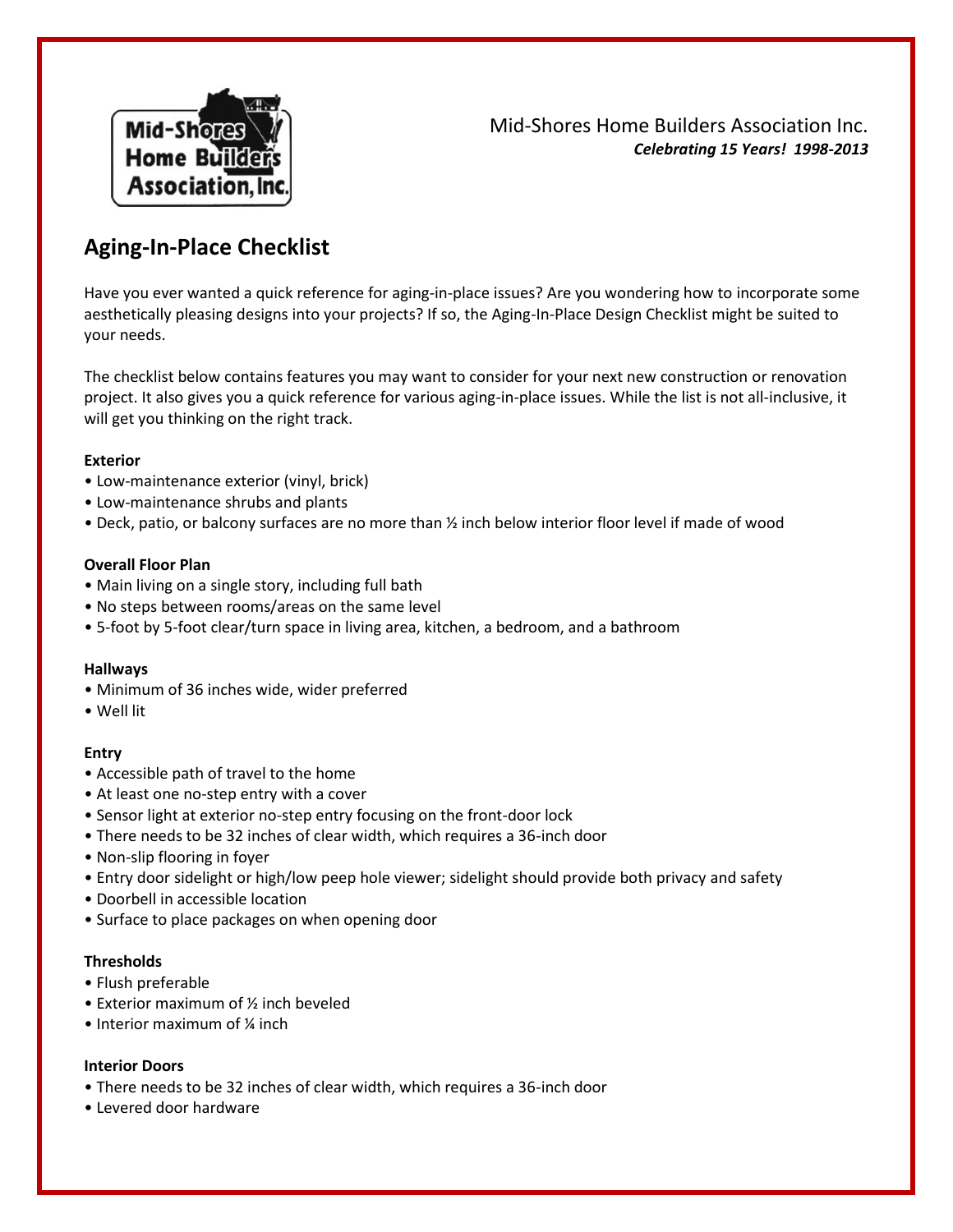## **Windows**

- Plenty of windows for natural light
- Lowered windows or taller windows with lower sill height
- Low maintenance exterior and interior finishes
- Easy to operate hardware

## **Garage or Carport**

- Covered carports and boarding spaces
- Wider than average carports to accommodate lifts on vans
- Door heights may need to be nine feet to accommodate some raised roof vans
- Five-foot minimum access aisle between accessible van and car in garage
- If code requires floor to be several inches below entrance to house for fume protection, can slope entire floor from front to back to eliminate need for ramp or step
- Ramp to doorway if needed
- Handrail if steps

### **Faucets**

- Lever handles or pedal-controlled
- Thermostatic or anti-scald controls
- Pressure balanced faucets

### **Kitchen and Laundry Counters**

- Wall support and provision for adjustable and/or varied height counters and removable base cabinets
- Upper wall cabinetry three inches lower than conventional height
- Accented stripes on edge of countertops to provide visual orientation to the workspace
- Counter space for dish landing adjacent to or opposite all appliances
- Base cabinet with roll out trays and lazy susans
- Pull-down shelving
- Glass-front cabinet doors
- Open shelving for easy access to frequently used items

# **Appliances**

- Easy to read controls
- Washing machine and dryer raised 12 to 15 inches above floor
- Front loading laundry machines
- Microwave oven at counter height or in wall
- Side-by-side refrigerator/freezer
- Side-swing or wall oven
- Raised dishwasher with pushbutton controls
- Electric cook top with level burners for safety in transferring between the burners, front controls and downdraft feature to pull heat away from user; light to indicate when surface is hot

# **Miscellaneous**

- 30-inch by 48-inch clear space at appliances or 60-inch diameter clear space for turns
- Multi-level work areas to accommodate cooks of different heights
- Open under-counter seated work areas
- Placement of task lighting in appropriate work areas
- Loop handles for easy grip and pull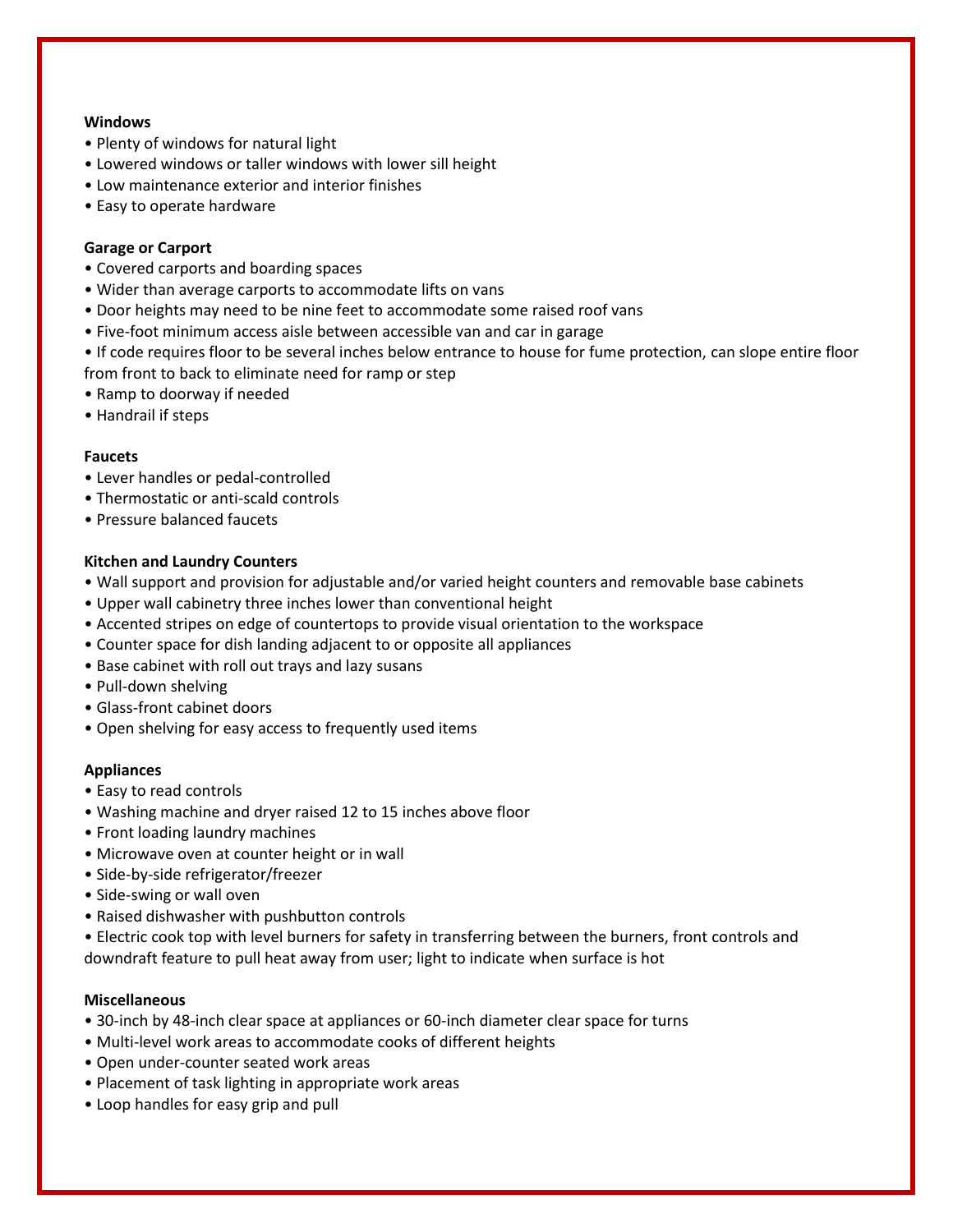- Pull-out spray faucet; levered handles
- In multi-story homes, laundry chute or laundry facilities in master bedroom

#### **Bathroom**

- Wall support and provision for adjustable and/or varied height counters and removable base cabinets
- Contrasting color edge border at countertops
- At least one wheelchair maneuverable bath on main level with 60-inch turning radius or acceptable T-turn space and 36-inch by 36-inch or 30-inch by 48-inch clear space

• Bracing in walls around tub, shower, shower seat, and toilet for installation of grab bars to support 250 - 300 pounds

- If stand-up shower is used in main bath, it is curbless and minimum of 36 inches wide
- Bathtub lower for easier access
- Fold down seat in the shower
- Adjustable/ handheld showerheads, 6-foot hose
- Tub/Shower controls offset from center
- Shower stall with built-in antibacterial protection
- Light in shower stall
- Toilet 2 ½ inches higher than standard toilet (17 to 19 inches) or height-adjustable
- Design of the toilet paper holder allows rolls to be changed with one hand
- Wall-hung sink with knee space and panel to protect user from pipes
- Slip-resistant flooring in bathroom and shower

#### **Stairways, Lifts, and Elevators**

- Adequate hand rails on both sides of stairway, 1 ¼-inch diameter
- Increased visibility of stairs through contrast strip on top and bottom stairs, color contrast between treads and risers on stairs and use of lighting
- Multi-story homes may provide either pre-framed shaft (ie. stacked closets) for future elevator, or stairway width must be minimum of 4 feet to allow space for lift
- Residential elevator or lift

#### **Ramps**

- Slope no greater than one inch rise for each 12 inches in length, adequate handrails
- Five-foot landing provided at entrance
- Two-inch curbs for safety

#### **Storage**

- Adjustable closet rods and shelves
- Lighting in closets
- Easy open doors that do not obstruct access

# **Electrical, Lighting, Safety, and Security**

- Light switches by each entrance to halls and rooms
- Light receptacles with at least two bulbs in vital places (exits, bathroom)
- Light switches, thermostats, and other environmental controls placed in accessible locations no higher than 48 inches from floor
- Electrical outlets 15 inches on center from floor; may need to be closer than 12 feet apart
- Clear access space of 30 inches by 48 inches in front of switches and controls
- Rocker or touch light switches